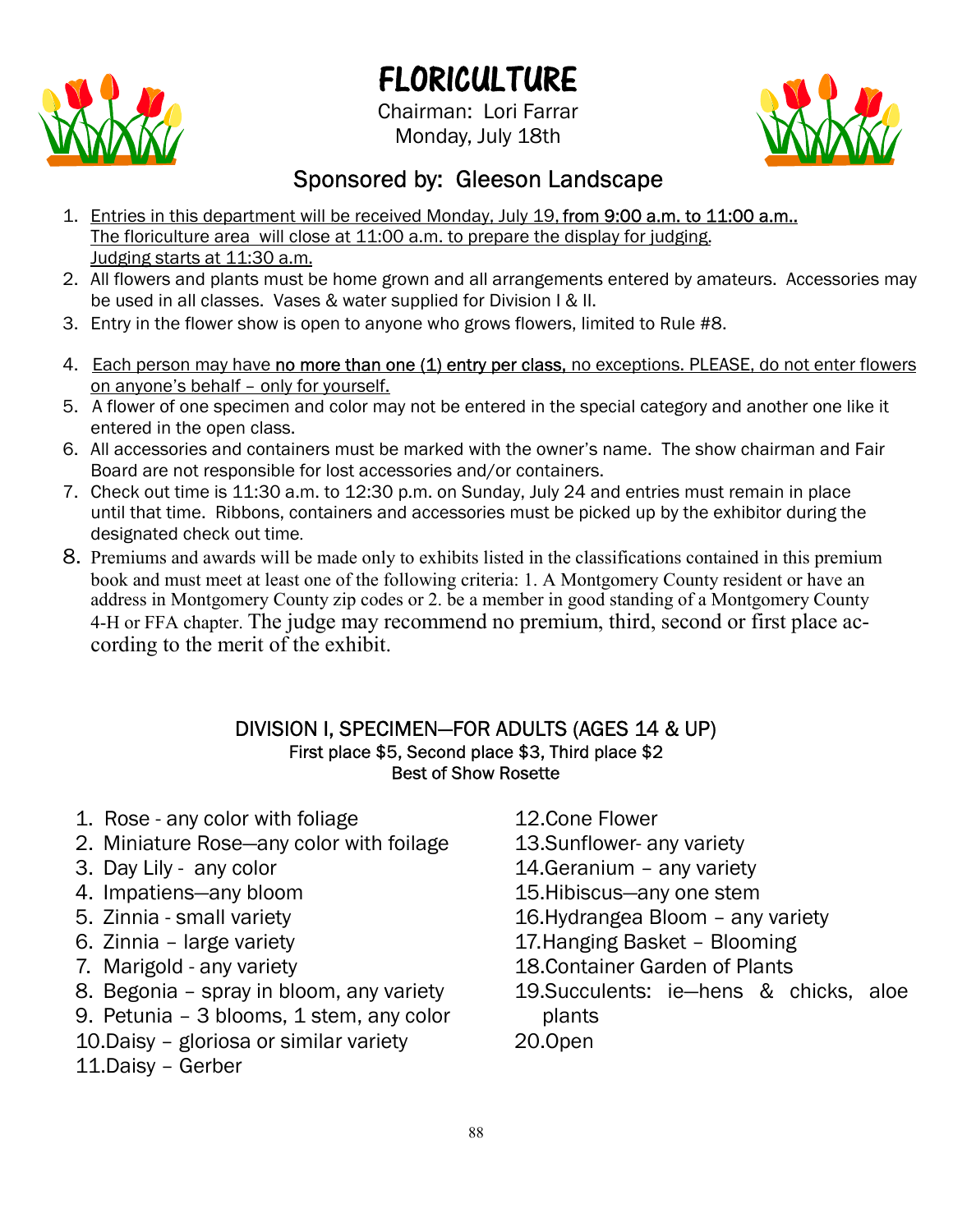# DIVISION II, ARRANGEMENT (FOR ADULTS—AGES 14 & UP)

First place \$10.00, Second place \$7, Third place \$5 Best of Show Rosette

21. "A Flair for the Dramatic" - Design something BOLD using fresh flowers, make it stand out in the crowd.

Accessories allowed.

22."The Calm in the Storm - Design an arrangement of fresh flowers using soft, subtle colors, Accessories allowed.

23. "A Blast from the Past" - Design an arrangement of fresh flowers in an OLD FAIR CUP. (It's okay if its faded and dingy!)

### 24. "Remember Those We've Lost -

Design a silk arrangement that would be appropriate for the cemetery. A cemetery cone or headstone saddle—your choice.

25. "Gather 'Round the Table" - Design an arrangement of fresh flowers that would be appropriate for a centerpiece at a family gathering. Accessories allowed.

26. "Bring Out the Welcome Mat - Design a wreath of silk and/or dried flowers to hang on a door. Be sure to include a hook to hang it up! The chairman will see that is is hung

## JUNIOR DIVISION III (ages 5-13) - SPECIMEN

#### First place \$5, second place \$3, third place \$2 Best of Show Rosette

27.Marigold - any variety with foliage 28.Petunia - any color, any variety 29.Zinnia - any variety with foliage 30.Sunflower—any variety, 1 bloom 31.Roses—any color with foilage 32.Day Lily—any color

33.Tiger Lily 34.Geraniums – any color 35.Daisy—Gerber 36.Hydrangea—any variety 37.Hibiscus—any one stem

JUNIOR DIVISION IV (ages 5-13) - ARRANGEMENTS First place \$10, Second place \$7, Third place \$5 Best of Show Rosette

- 38."A Flair for the Dramatic" Design something BOLD using fresh flowers, make it stand out in the crowd. Accessories allowed.
- 39."A Blast from the Past" Design an arrangement of fresh flowers in a OLD FAIR CUP (its ok if its faded and dingy!)
- 40."Snuggled Up with You" Design a fresh flower arrangement with a plush animal or doll snuggled up to it. Accessories allowed.

41. "Something for Mom" - Design a basket of fresh flowers that shows how much you love her. Accessories allowed.

42. "A Rainbow of Color" - Design an arrangement of silk flowers using a "rainbow" of colors. Accessories allowed.

43. "Poises to Play - Gather up an arrangement of fresh flowers designed as a bouquet that could be carried in a pretend wedding in the backyard. Bring a jar with water to use for display. Accessories allowed.